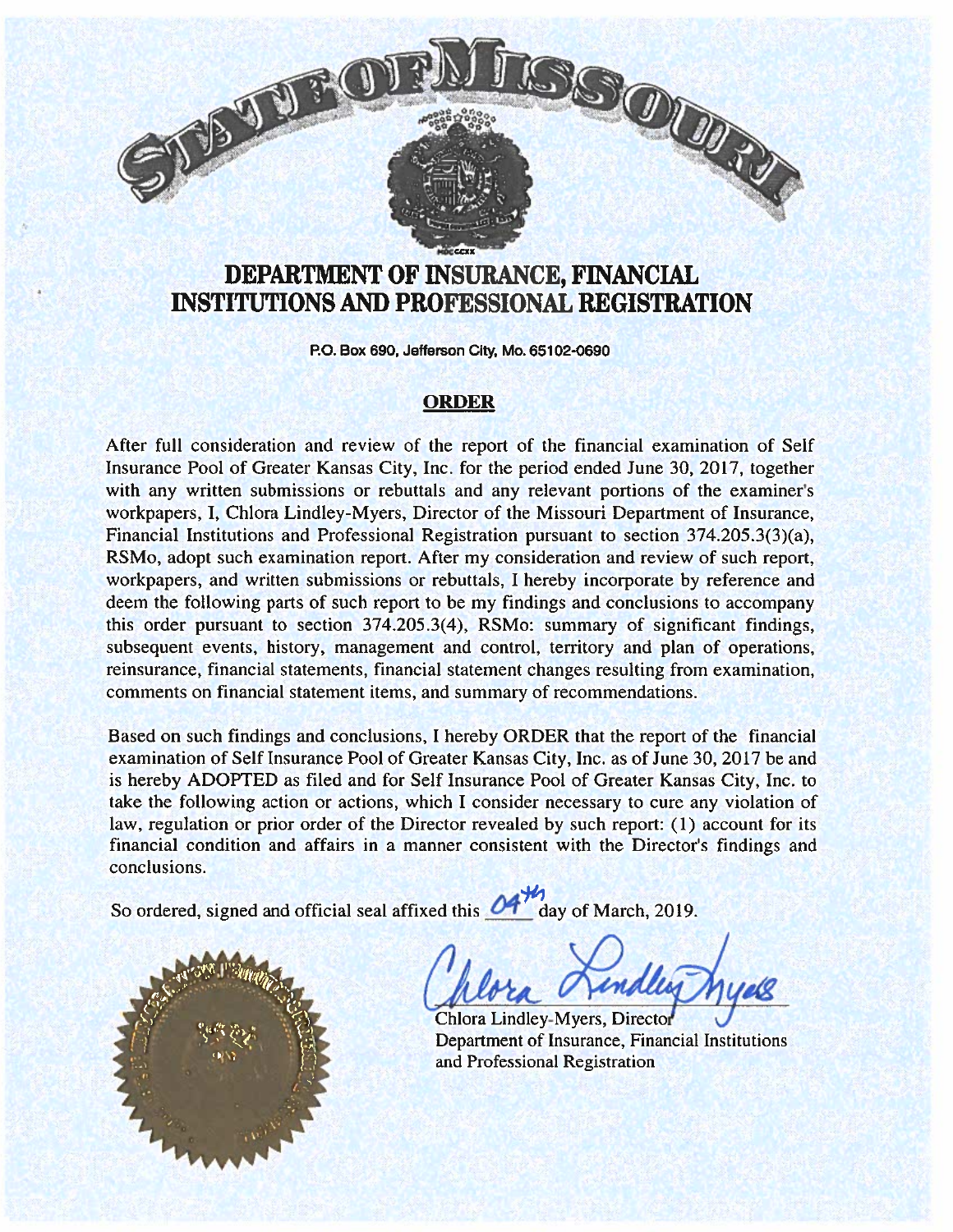### REPORT OF THE

### FINANCIAL EXAMINATION OF

# Self Insurance Pool of Greater Kansas City, Inc.



### STATE OF MISSOURI

# DEPARTMENT OF INSURANCE, FINANCIAL INSTITUTIONS AND PROFESSIONAL REGISTRATION

JEFFERSON CITY, MISSOURI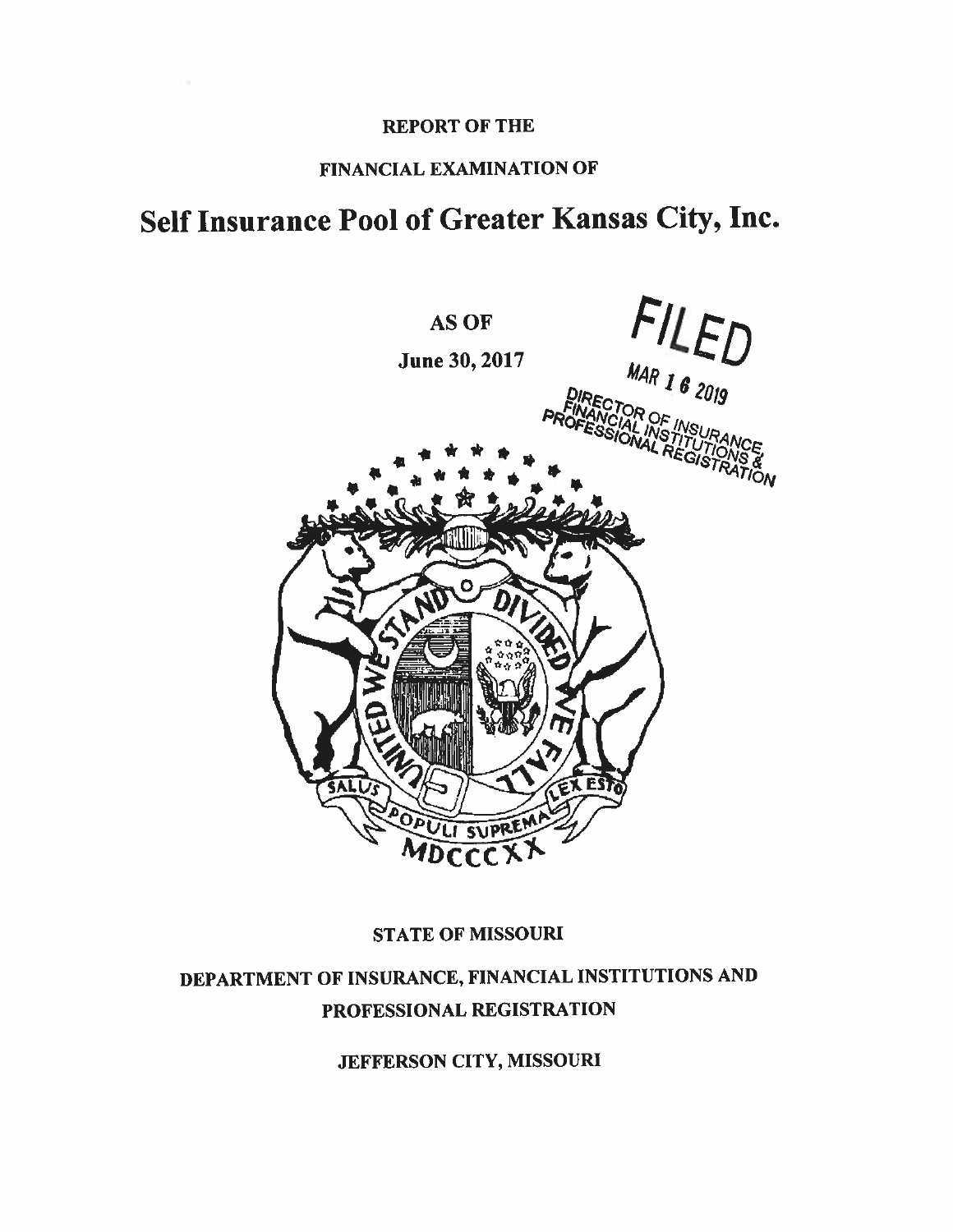## TABLE OF CONTENTS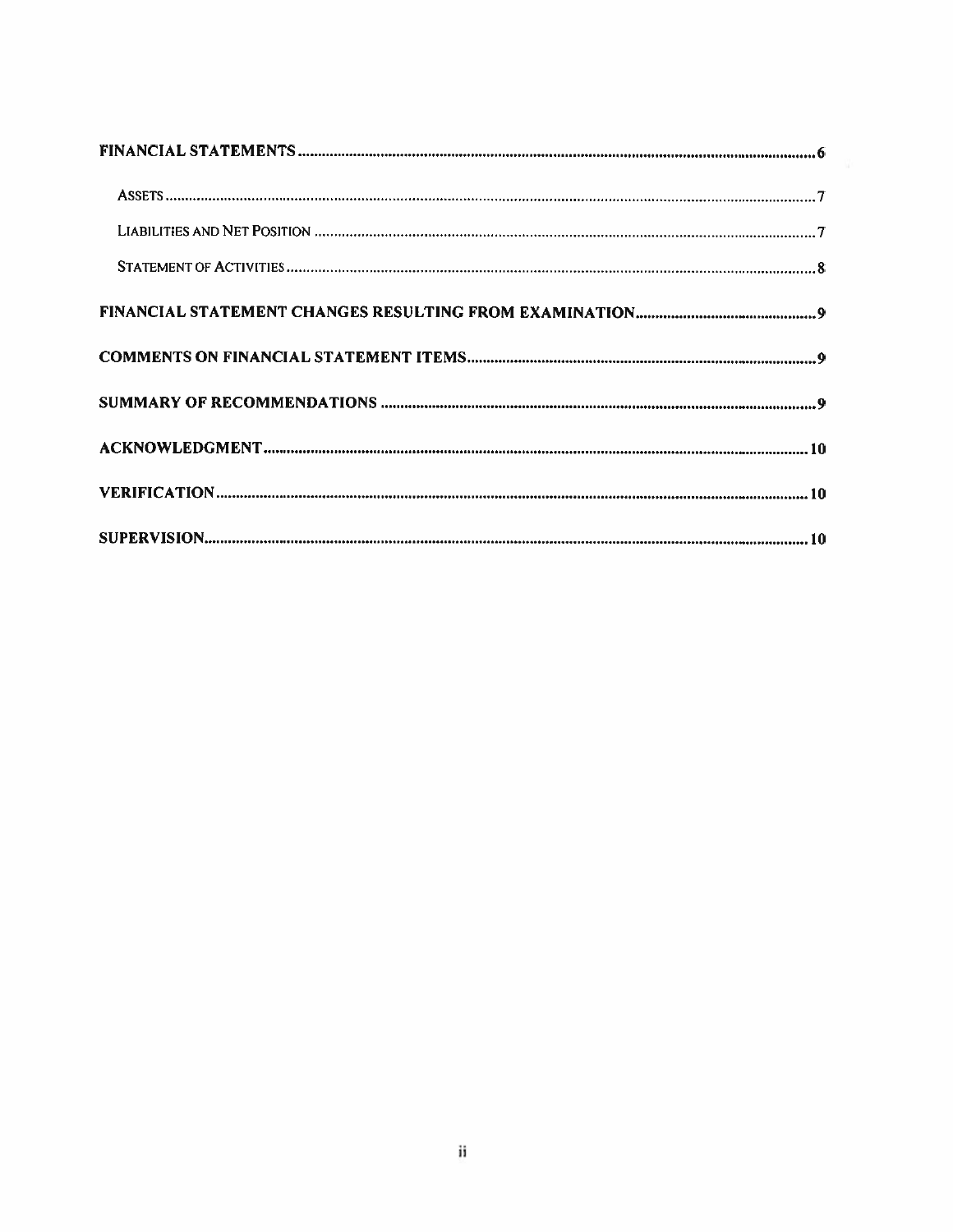Kansas City, Missouri November 9. 2018

Honorable Chlora Lindley-Myers, Director Missouri Department of Insurance, Financial Institutions and Professional Registration 301 West High Street, Room 530 Jefferson City, Missouri 65102

Director Lindley-Myers:

In accordance with your financial examination warrant, <sup>a</sup> financial examination has been made of the records, affairs and financial condition of the

### Self Insurance Pool of Greater Kansas City, Inc.

hereinafter referred to as such, as SIPGKC, or as the Pool. Its principal office is located at 3444 Broadway, Suite 401. Kansas City, Missouri 64111. The fieldwork for this examination began on July 17, 2018 and concluded on the above date.

### SCOPE OF EXAMINATION

### Period Covered

We have performed <sup>a</sup> single-state examination of SIPGKC. This is the Pool's first financial examination and covers the period of August 15. 2012 through June 30, 2017. This examination also includes the material transactions and/or events occurring subsequent to the examination date which are noted in this report.

### Procedures

We conducted our examination in accordance with the NAIC Financial Condition Examiners Handbook (Handbook) excep<sup>t</sup> where practices, procedures, and applicable regulations of the Missouri Department of Insurance, Financial Institutions and Professional Registration (DJFP) and statutes of the State of Missouri prevailed. The Handbook requires that we <sup>p</sup>lan and perform the examination to evaluate the financial condition, assess corporate governance, identify current and prospective risks of the Pool and evaluate system controls and procedures used to mitigate those risks.An examination also includes identifying and evaluating significant risks that could cause the Pool's surplus to be materially misstated both currently and prospectively.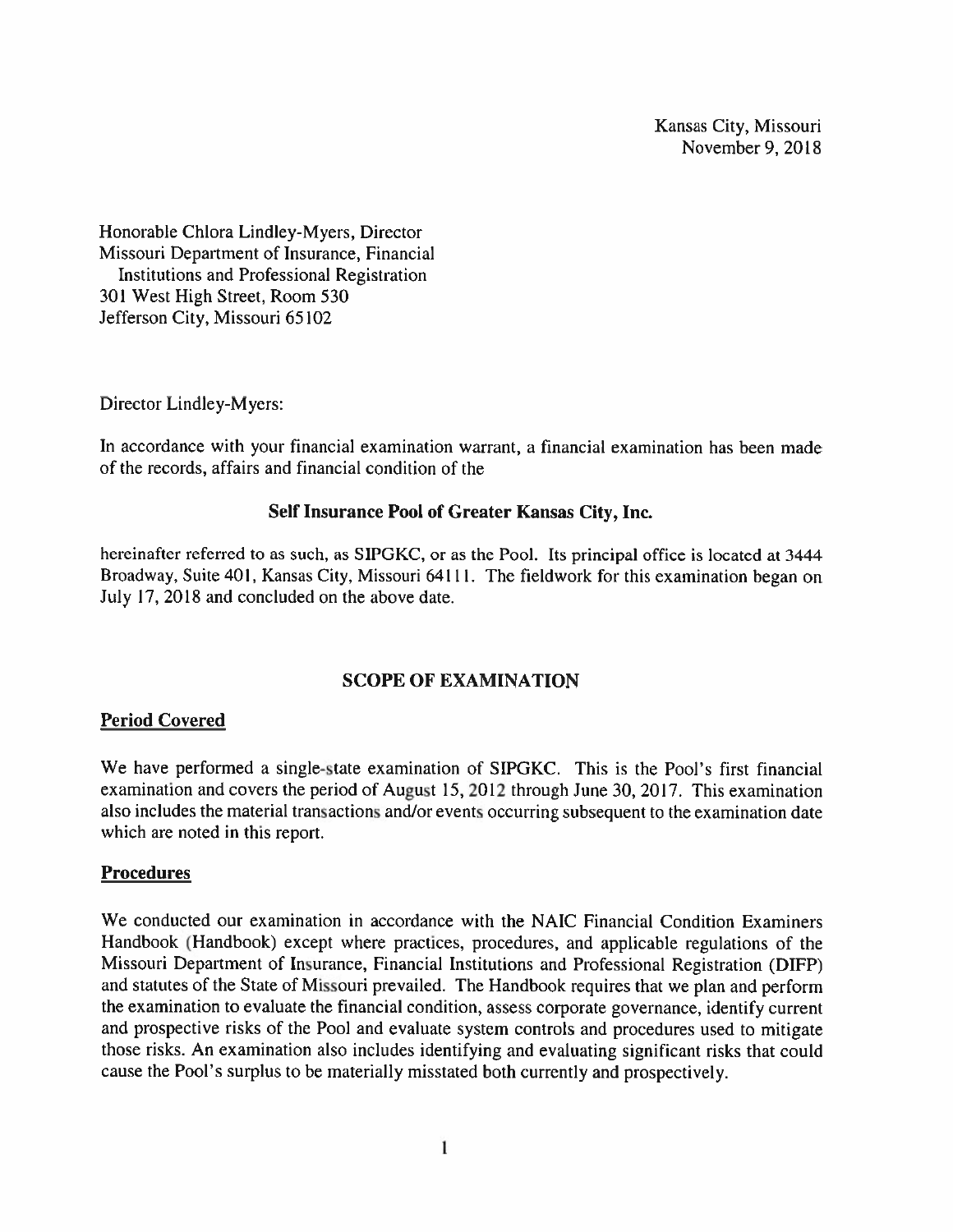All accounts and activities of the Pool were considered in accordance with the risk-focused examination process. This may include assessing significant estimates made by management. The examination does not attest to the fair presentation of the financial statements included herein. If, during the course of the examination an adjustment is identified, the impact of such adjustment will be documented separately following the financial statements.

This examination repor<sup>t</sup> includes significant findings of fact and general information about SIPGKC and its financial condition. There may be other items identified during the examination that, due to their nature, are not included within the examination repor<sup>t</sup> but separately communicated to other regulators and/or to SIPGKC.

### Reliance Upon Others

The examination relied heavily upon information provided by SIPGKC and its management. Where the examiners have deemed appropriate, this information has been tested or verified with external sources. The examiners also relied upon information supplied by the Pool's independent auditor, Williams Keepers, LLC of Columbia, Missouri for its audit covering the period from July 1.2016 through June 30, 2017.

### SUMMARY OF SIGNIFICANT FINDINGS

There were no material adverse findings, significant non-compliance issues, or material changes to the financial statements noted during the examination.

### SUBSEQUENT EVENTS

On September 20, 2017, Lone Jack C-6 school district sent <sup>a</sup> reques<sup>t</sup> to withdrawal from the Pool effective June 30, 2018. The Board of Directors approved the reques<sup>t</sup> on June 7, 2018. All remaining claims will be paid by the Lone Jack C-6 school district and will not be passed on to other members.

### **HISTORY**

### General

SIPGKC was originally incorporated on August 30, 2012 as the Cooperating School Districts of Greater Kansas City Self-Insurance Pool, Inc. under the provisions of Chapter 537 Revised Statutes of Missouri (RSM0.) (Risk Management for Public Entities). On August 15, 2012, the DIFP issued the Pool <sup>a</sup> Certificate of Authority to operate as an assessable political subdivision plan pursuan<sup>t</sup> to Sections 537.630 through 537.650, RSMo. (Political Subdivision Assessable).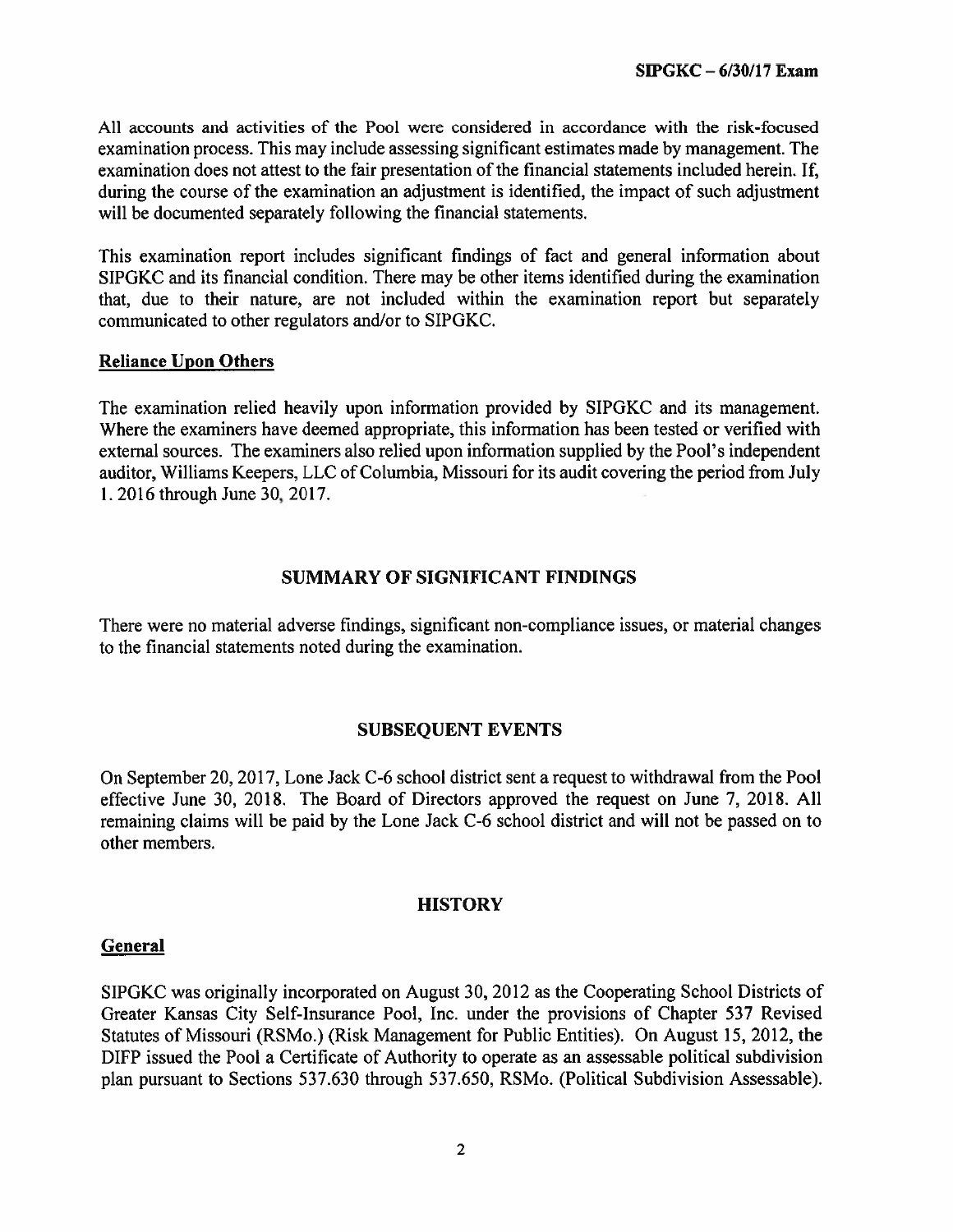The Pool changed its name to Self Insurance Pool of Greater Kansas City, Inc.. effective May 25, 2017.

### Contribution Refunds

As <sup>a</sup> member-owned pooi. SIPGKC does not have stockholders to whom it might pay dividends; however, SIPGKC can, as circumstances warrant, pay contribution refunds to its members. No such refunds were paid to members during the examination period.

### Mergers and Acquisitions

The Pool did not participate in any mergers or acquisitions during the examination period.

### MANAGEMENT AND CONTROL

### Board of Directors and Officers

Members of the Pool consist of elementary and secondary education institutions that receive public funding from the State of Missouri or any other governmental source, and are located in the greater Kansas City metropolitan area. New members must be approve<sup>d</sup> by the majority of the then current members, in accordance with such other terms and procedures as are set forth in the Pool's Bylaws.

As authorized in its Bylaws, the Pool is governe<sup>d</sup> by <sup>a</sup> Board of Directors with one Director being designated by each member. The Superintendent of each member school district shall serve as the member designee unless the Superintendent designates another officer to serve as Director. The Bylaws state the Board of Directors shall elect <sup>a</sup> President. Vice President, Secretary and Treasurer from its membership. The Board of Directors and officers as of June 30. <sup>2017</sup> were:

| <b>Name</b>          | <b>District</b>          | <b>Officer Position</b> |
|----------------------|--------------------------|-------------------------|
| Wayne Krueger        | Smithville R-II          | President               |
| <b>Bryan Prewitt</b> | Lone Jack C-6            | Secretary               |
| Yolanda Cargile      | Hickman Mills            | Treasurer               |
| Marc Snow            | Grain Valley R-V         | Vice President          |
| Shawn Roderick       | <b>Blue Springs R-IV</b> |                         |

The Bylaws also authorized the formation of an Executive Committee consisting of officers of the Pool. The Executive Committee is empowered to conduct those Pool operations and activities that do not require action by the entire Board of Directors. As of June 30, 2017, no Executive Committee has been formed.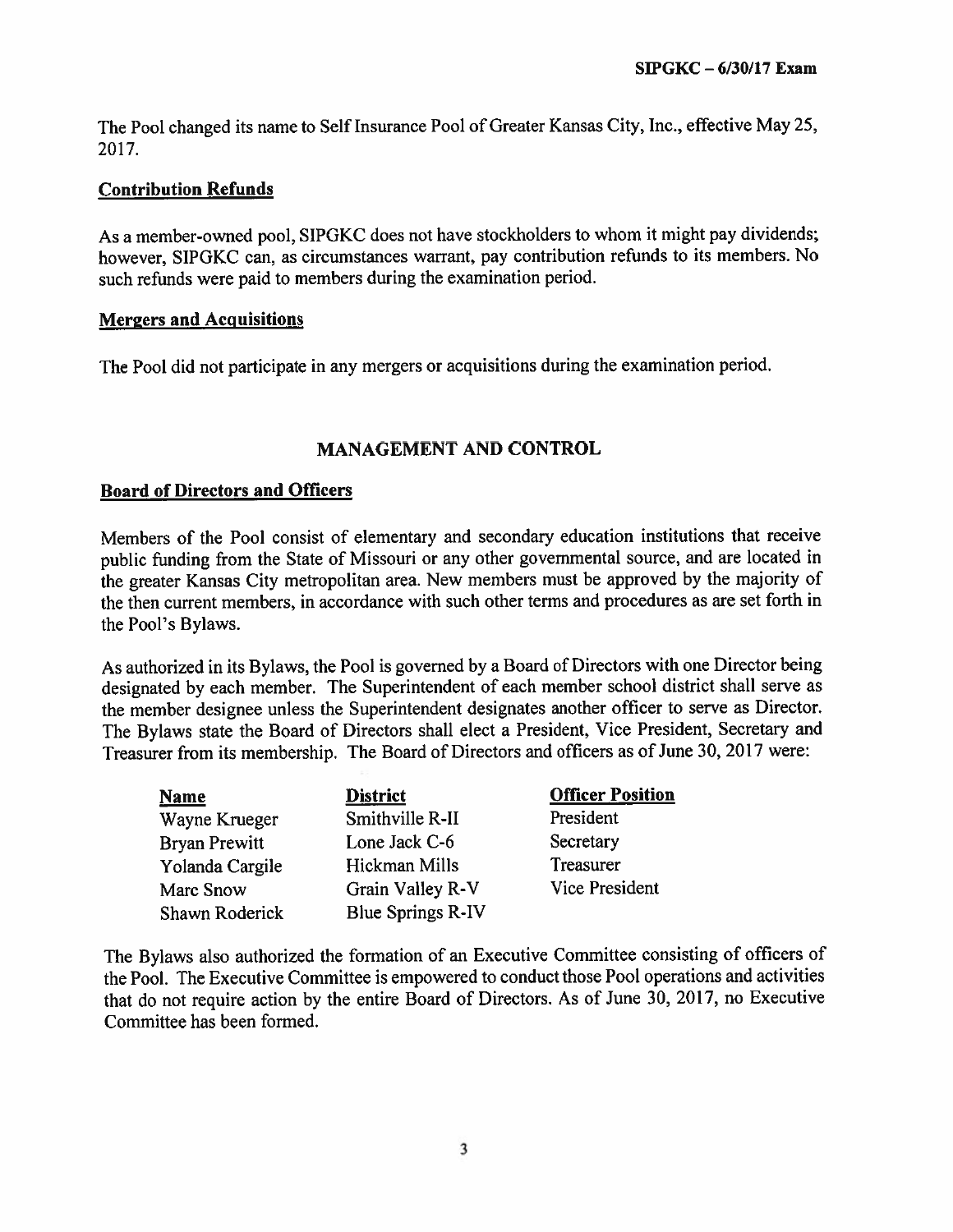### Corporate Records

The Articles of Incorporation and Bylaws were amended on May 25. <sup>2017</sup> to reflect the name change from Cooperating School Districts of Greater Kansas City Self-Insurance Pool, Inc. to Self Insurance Pool of Greater Kansas City, Inc.

The minutes of the Board of Directors' meetings were reviewed for proper approval of transactions. The Board of Directors normally holds meetings every quarter with additional meetings held throughout the year as needed. In general, the minutes appear to properly reflect and document approva<sup>l</sup> of SIPGKC's major transactions and events for the period under examination.

### Holding Company, Subsidiaries and Affiliates

SIPGKC is member-owned and organized under the provisions of Section 537.620 - 537.650 RSMo and as such is not subject to the provisions of Chapter <sup>382</sup> RSMo (Insurance Holding Companies).

### Service Providers

All services for the Pool are provided through contracts with third parties. The major third party service contracts are:

- 1. Type: Management Agreement
	- Provider: Cooperating Plan Management, Inc. (CPM)
	- Effective: Effective July 1, 2012 and renewable every three years.
	- Terms: CPM agrees to provide consulting and administrative services for the Pool's establishment, supervision, maintenance and day-to-day operations. CPM also operates weliness centers, providing urgen<sup>t</sup> care and clinic services for Pool participants. CPM is paid <sup>a</sup> monthly fee based on total participants in the Pool, For fiscal year 2017, the monthly fee was \$10.50 per participant. Expenses associated with the operations of the wellness centers are reimbursed to CPM at cost. During fiscal year 2017, CPM was paid \$424,631 in managemen<sup>t</sup> fees and \$453.474 in wellness center reimbursements under the agreement.
- 2. Type: Administrative Services Only (ASO) Agreement

Provider: Cigna Health and Life Insurance Company (Cigna)

Effective: Effective July 1, 2012 and amended annually on the anniversary date.

Terms: Cigna agrees to process claims on behalf of the Pool, and collect per member per month fees based on the covered insured medical <sup>p</sup>lan. Cigna is paid <sup>a</sup> monthly fee for each insured based on type of coverage. For fiscal year 2017, the monthly fee for medical coverage ranged between \$24.09 and \$27.65 and the monthly fee for dental coverage was \$2.61. During fiscal year 2017, Cigna was paid \$997,987 under the terms of the agreement. In addition to the ASO Agreement, The Pool also has <sup>a</sup> Stop-Loss Reinsurance Agreement with Cigna. This agreemen<sup>t</sup> is discussed in detail in the Reinsurance section of this report.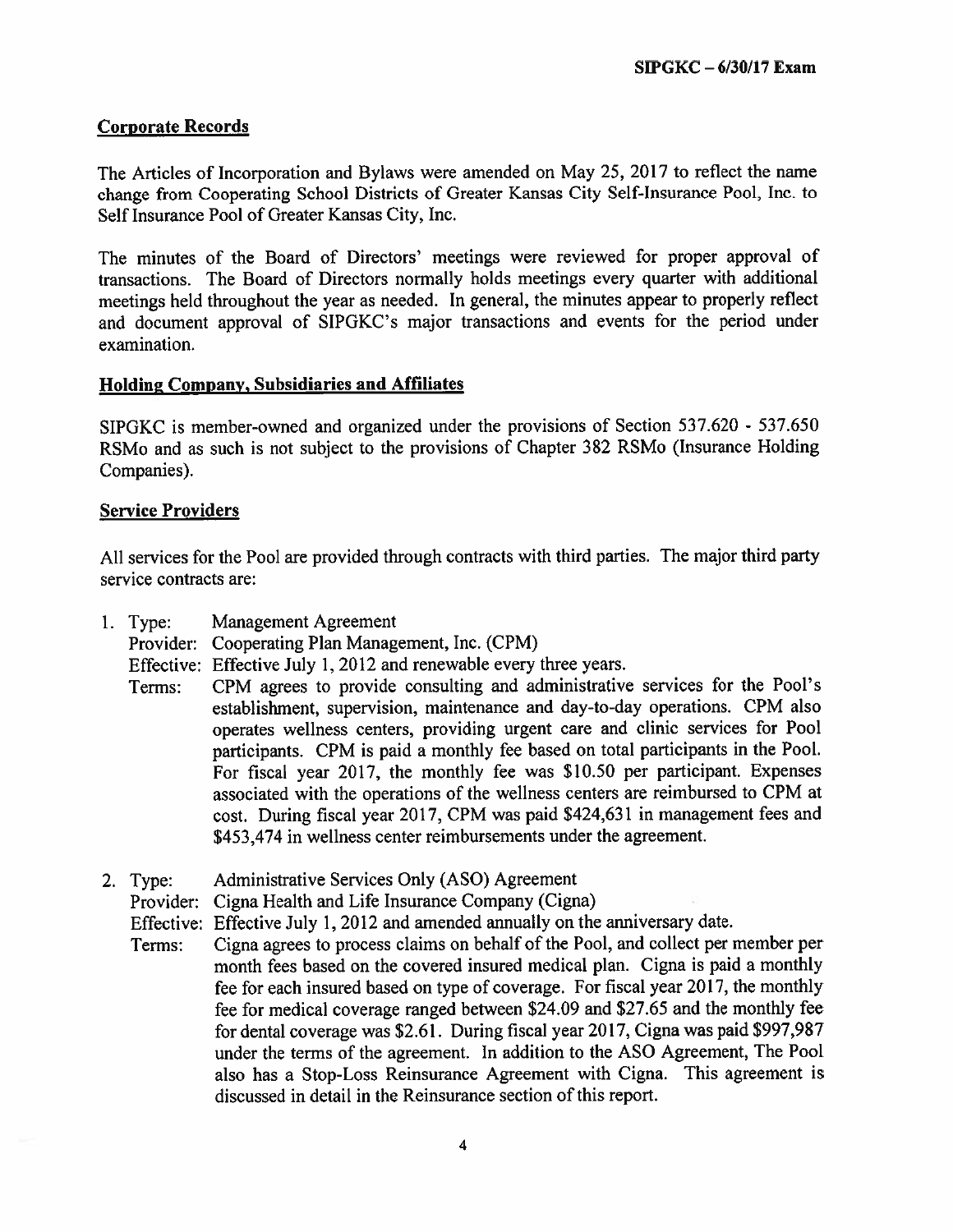3. Type: Service Agreement

Provider: Mercer Health & Benefits LLC (Mercer)

Effective: January 31, <sup>2012</sup> and renewed annually on the anniversary date.

- Terms: Mercer agrees to provide actuarial and stop loss insurance coverage <sup>p</sup>lacement services in exchange for <sup>a</sup> monthly service fee based on total participants in the Pool. For fiscal year 2017, the monthly fee was \$1.25 per participant for the medical and dental <sup>p</sup>lans. Mercer also charges <sup>a</sup> commission of 10.0% of stop-loss premium that SIPGKC pays to Cigna. The monthly fees are guaranteed for two years if the covered employee base as of Julyl, <sup>2016</sup> increases or decreases by no more than 15%. During fiscal year 2017. Mercer was paid \$57,054 under the terms of the agreement.
- 4. Type: Service Agreement

Provider: Haynes Benefits PC (Haynes)

Effective: July 1,2012 and is renewed annually.

Terms: Haynes provides advice and counsel services to the Pool for <sup>a</sup> monthly retainer fee of\$1,500. Additional services beyond the scope of the retainer will be provided if required for extra charges. During fiscal year 2017, Haynes was paid \$16,500 under the terms of the agreement.

### TERRITORY AND PLAN OF OPERATIONS

SIPGKC is licensed by the DIFP under the provisions of Section 537.620 RSMo and operates as <sup>a</sup> non-profit self-insured pool, providing health and dental insurance coverages to the employees, their eligible dependents and retirees of its member school districts. As of June 30, 2017, the members consisted of five Missouri public school districts:

| Blue Springs R-IV | Grain Valley R-V |
|-------------------|------------------|
| Smithville R-II   | Lone Jack C-6    |
| Hickman Mills     |                  |

Insurance coverages are provided and administered by Cigna under the ASO Agreement discussed in the Service Providers section ofthis report. The Pool had approximately 3,370 active and retired participants as of June 30, 2017.

### REINSURANCE

### **General**

SIPGKC's reinsurance program is limited and straightforward. The Pool carries excess coverages for all risks shared in the pool.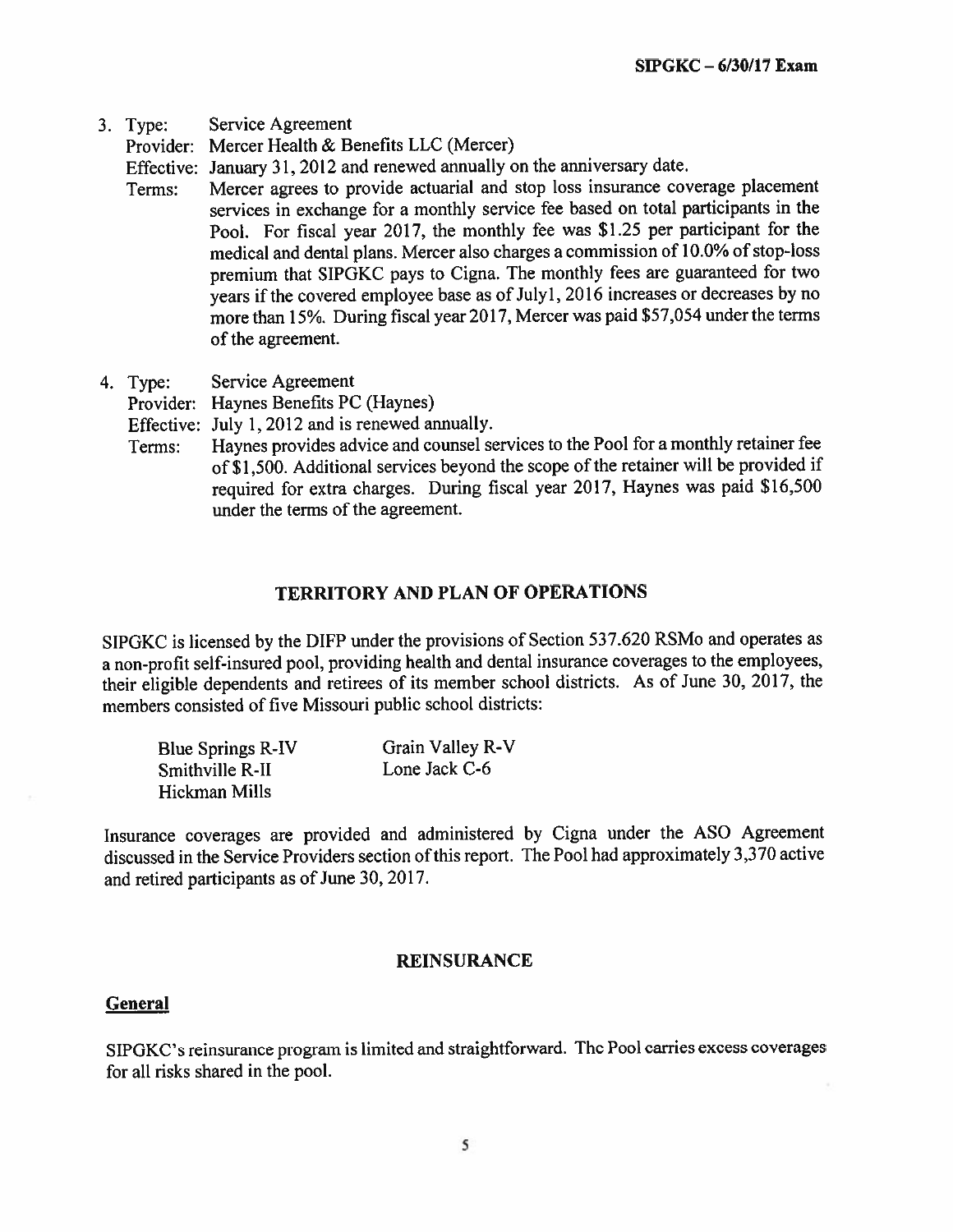|                      | 2017         | 2016         | 2015         | 2014         | 2013         |
|----------------------|--------------|--------------|--------------|--------------|--------------|
| Direct Business      | \$28,664,745 | \$27,815,714 | \$19,229,171 | \$14,594,667 | \$14,709,056 |
| Reinsurance Ceded    | 1.401,229    | 1.249.134    | 890,400      | 857.749      | 794.165      |
| Net Premiums Written | \$27,263,516 | \$26,566,580 | \$18,338,771 | \$13,736,918 | \$13,914,891 |

Premium activity for the years under examination are as follows:

### Assumed

SIPGKC does not assume any business.

### Ceded

The Pool has health and dental coverage under an Stop-Loss Reinsurance Agreement through Cigna, pursuan<sup>t</sup> to which Cigna reimburses losses over \$275,000. Cigna's maximum liability is subject to sub-limits based on the covered policyholder's benefit <sup>p</sup>lan. Cigna receives <sup>a</sup> monthly premium of \$34.66 for each covered employee.

The Pool is contingently liable for all reinsurance losses ceded to others. This contingent liability would become an actual liability in the event that any assuming reinsurer should fail to perform its obligations under its reinsurance agreemen<sup>t</sup> with the Pool.

### FINANCIAL STATEMENTS

The following financial statements are based on the annual financial statements filed by the Pool to the DIFP and presen<sup>t</sup> the financial condition of the Pool for the period ending June 30, 2017. The accompanying comments on the financial statements reflect any examination adjustments to the amounts reported in the annual financial repor<sup>t</sup> and should be considered an integral par<sup>t</sup> of the financial statements.

There may have been additional differences found in the course of this examination, which are not shown in the "Comments on Financial Statement Items." These differences were determined to be immaterial concerning their effect on the financial statements and therefore were only communicated to the Pool and noted in the workpapers for each individual activity.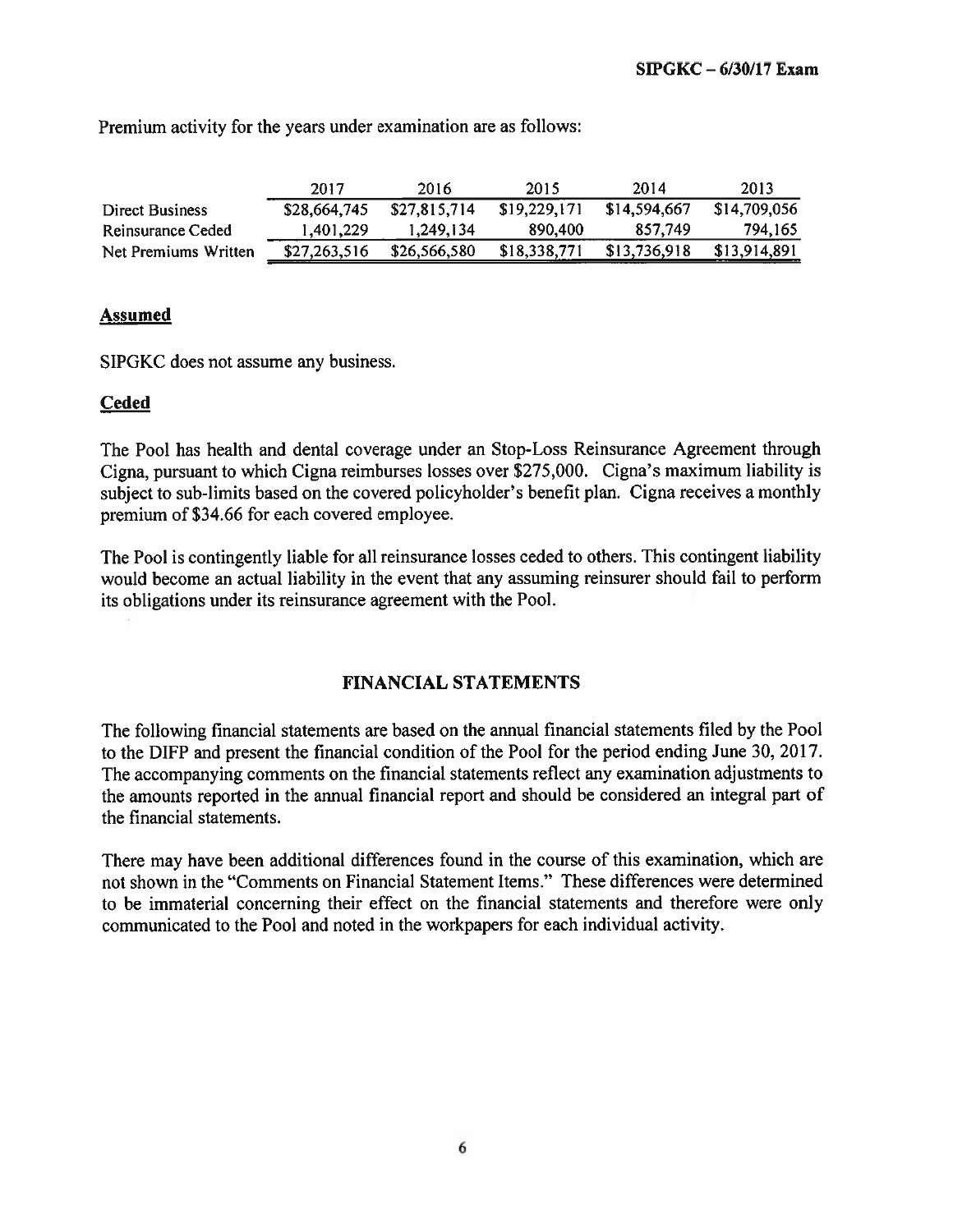### **Assets**

| Cash and cash equivalents               | 1,483,678<br>\$ |
|-----------------------------------------|-----------------|
| Assessment receivable                   | 2,856,084       |
| Pharmacy rebate receivable              | 258,007         |
| Stop loss receivable                    | 132,288         |
| Prepaid assets                          | 26,408          |
| <b>TOTAL ASSETS</b>                     | \$4,756,465     |
| <b>Liabilities and Net Position</b>     |                 |
| Insurance payable                       | \$<br>198,947   |
| Allow for unsettled/unprocessed claims  | 2,000,000       |
| Unearned premium                        | 2,557,518       |
| <b>TOTAL LIABILITIES</b>                | \$4,756,465     |
| <b>NET POSITION</b>                     | -0-             |
| <b>TOTAL LIABILITIES AND NET ASSETS</b> | \$4,756,465     |

 $\frac{\partial \mathcal{L}(\mathcal{L})}{\partial \mathcal{L}(\mathcal{L})}$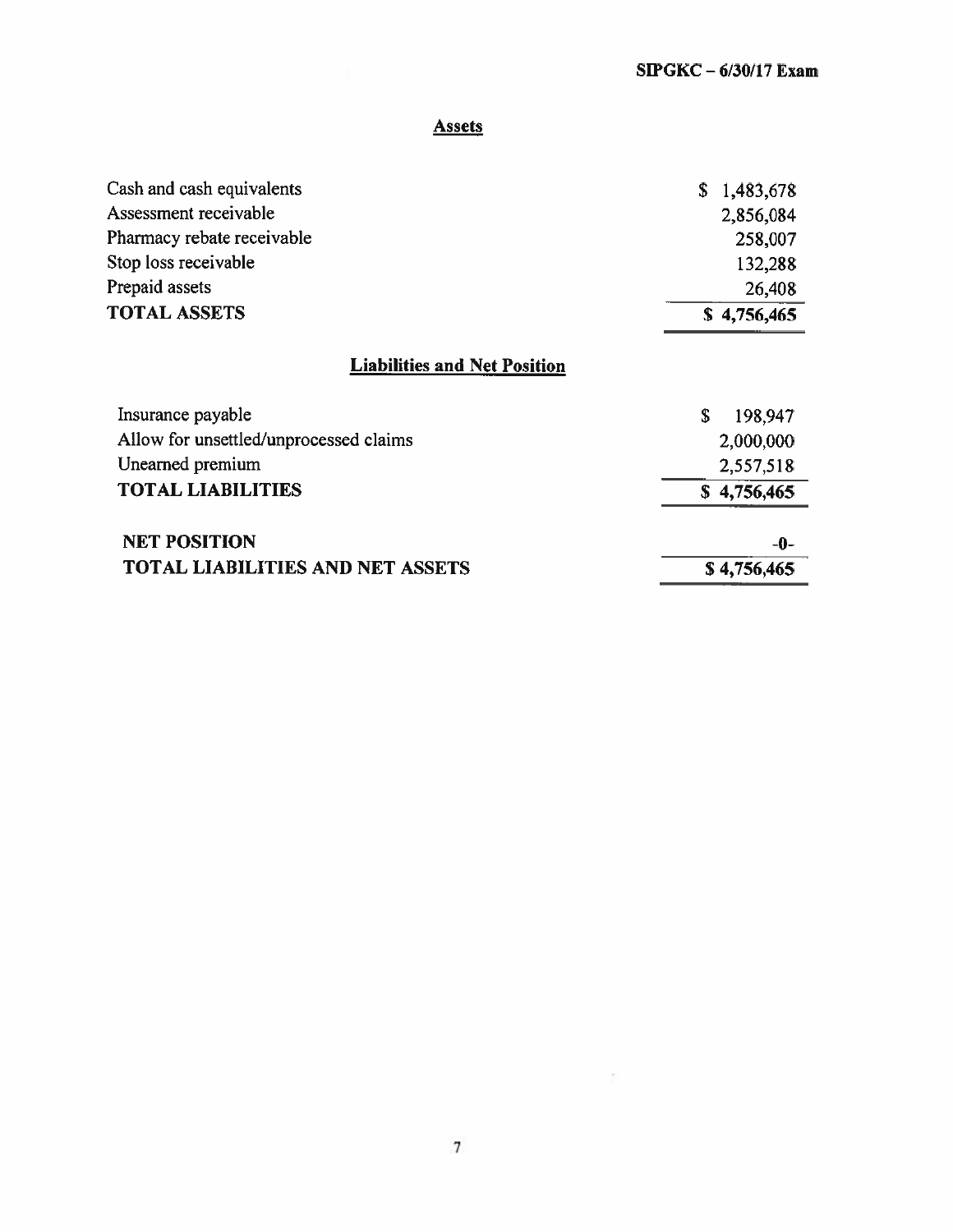# **Statement of Activities**

| <b>OPERATING REVENUES</b>       |   |              |
|---------------------------------|---|--------------|
| <b>Premium contributions</b>    |   | \$25,203,160 |
| Wellness center reimbursement   |   | 31,568       |
| Pharmaceutical rebates          |   | 899,019      |
| Other employer contributions    |   | 3,461,585    |
| <b>TOTAL REVENUES</b>           |   | 29,595,332   |
| <b>OPERATING EXPENSES</b>       |   |              |
| Claims and claims adjustments   |   | 28, 355, 344 |
| Cost of clinic                  |   | 526,905      |
| Transitional insurance fees     |   | 108,545      |
| Professional fees               |   | 74,786       |
| Consulting services             |   | 63,339       |
| Insurance expenses              |   | 39,972       |
| Management fees                 |   | 424,631      |
| Other expenses                  |   | 1,810        |
| <b>TOTAL OPERATING EXPENSES</b> |   | 29,595,332   |
| <b>CHANGE IN NET POSITION</b>   | S | -0-          |

## Net Position Account

| <b>NET POSITION, JUNE 30, 2017</b> | -0-   |
|------------------------------------|-------|
| Change in net positon              |       |
| Net assets, June $30, 2016$        | $-()$ |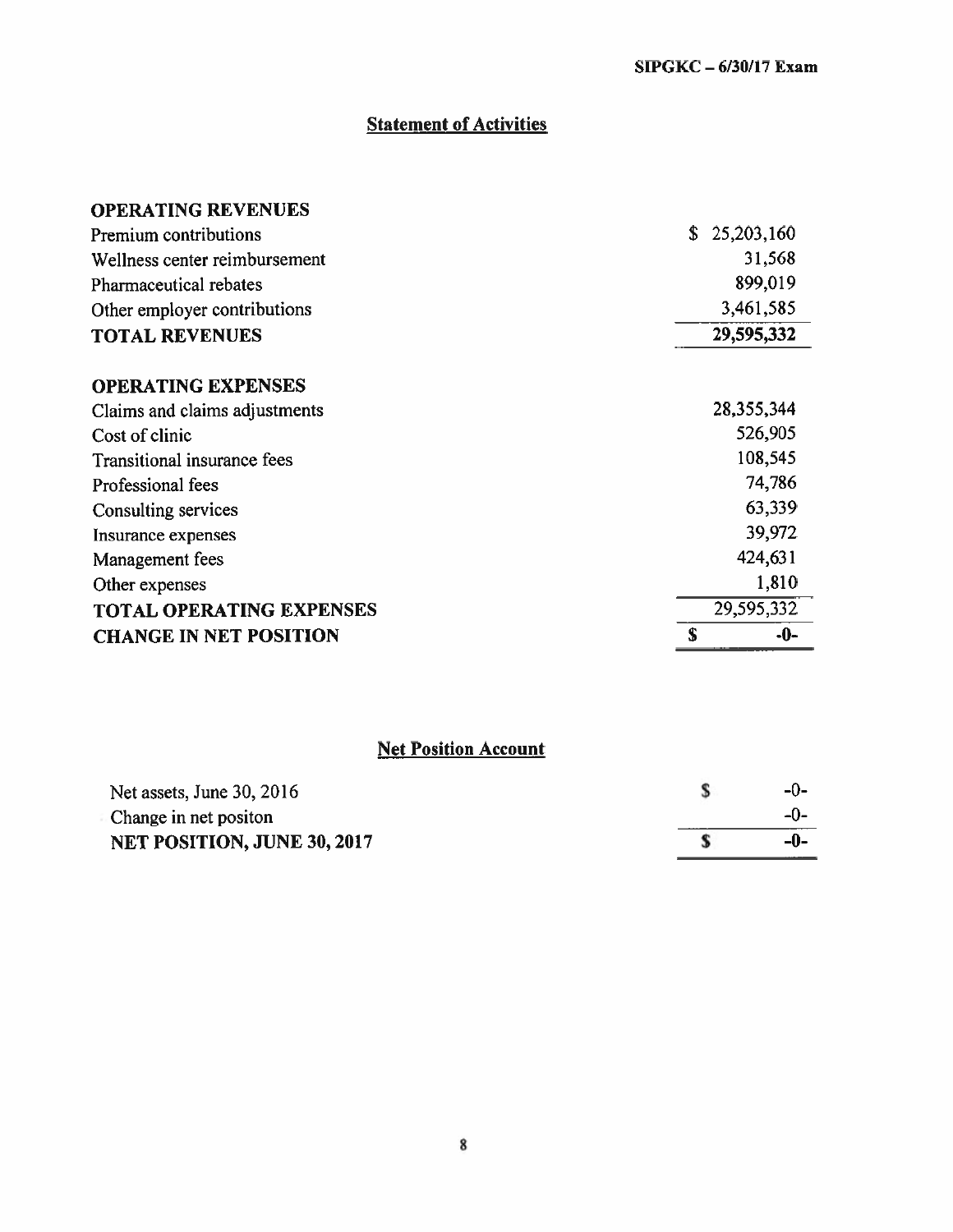### FINANCIAL STATEMENT CHANGES RESULTING FROM EXAMINATION

None.

### COMMENTS ON FINANCIAL STATEMENT ITEMS

None.

### SUMMARY OF RECOMMENDATIONS

None.